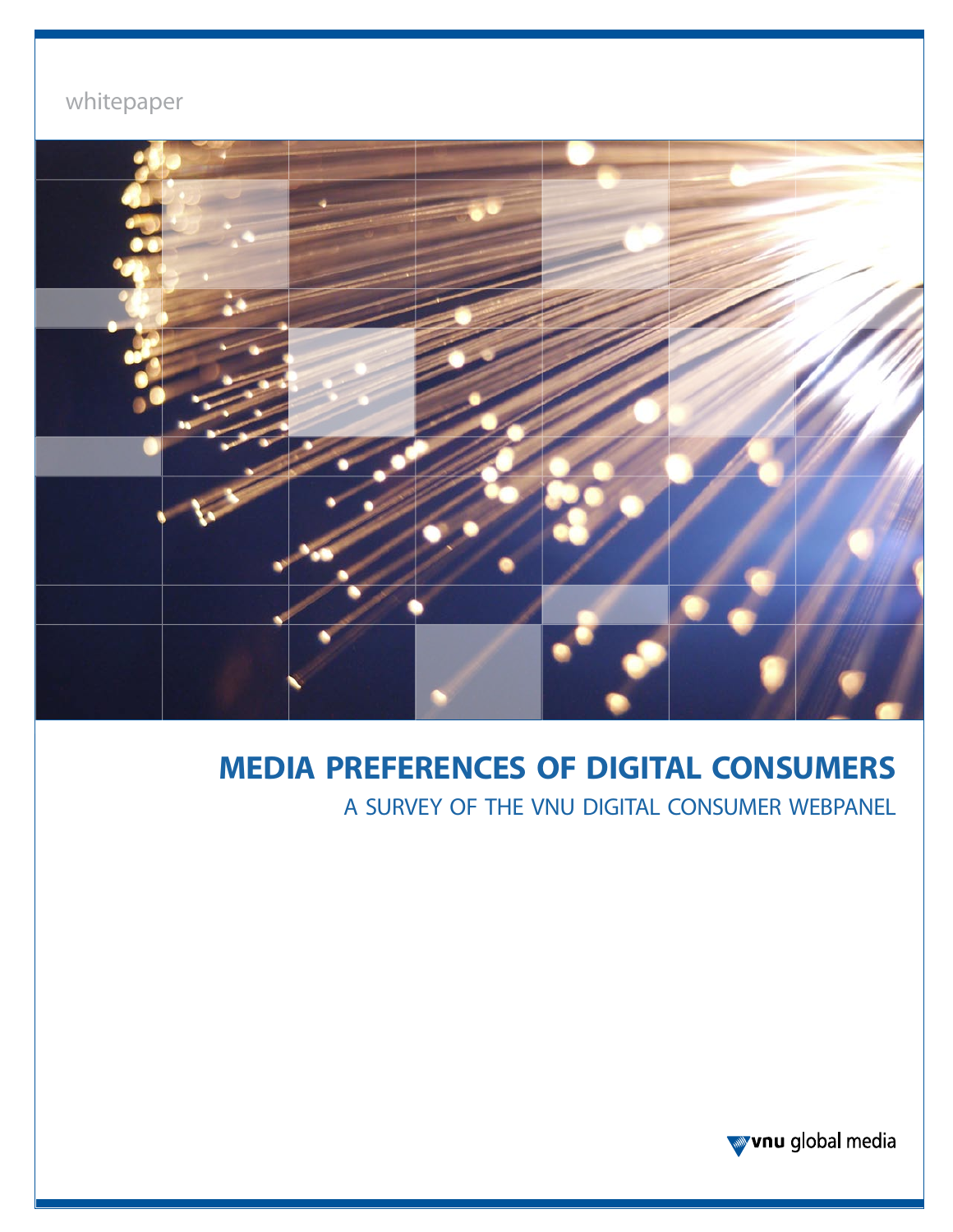

# **Table of Contents**

|                | Overview                              |
|----------------|---------------------------------------|
| $\overline{2}$ | Methodology                           |
| $\overline{2}$ | Sample                                |
| 5              | Profile                               |
| 7              | <b>Information Needs</b>              |
| 8              | <b>IT Exhibitions and Trade Shows</b> |
| 13             | <b>Analysis of Reader Segments</b>    |
| 17             | Conclusions                           |
|                |                                       |

# **In Brief:**

Media Preferences of Digital Consumers

This whitepaper is intended for executives and managers working in the global media environment. It provides a summary of online interviews containing 31 questions by ACNielsen among nearly 7,000 Digital Consumers in seven European countries during Summer 2004.

For additional information or research on the use of surveys, or to request additional free copies of the document, visit us at www.vnuglobalmedia.com, write or call VNU Global Media, 201 California Street, San Francisco, CA 94111, 1.415.249.1620.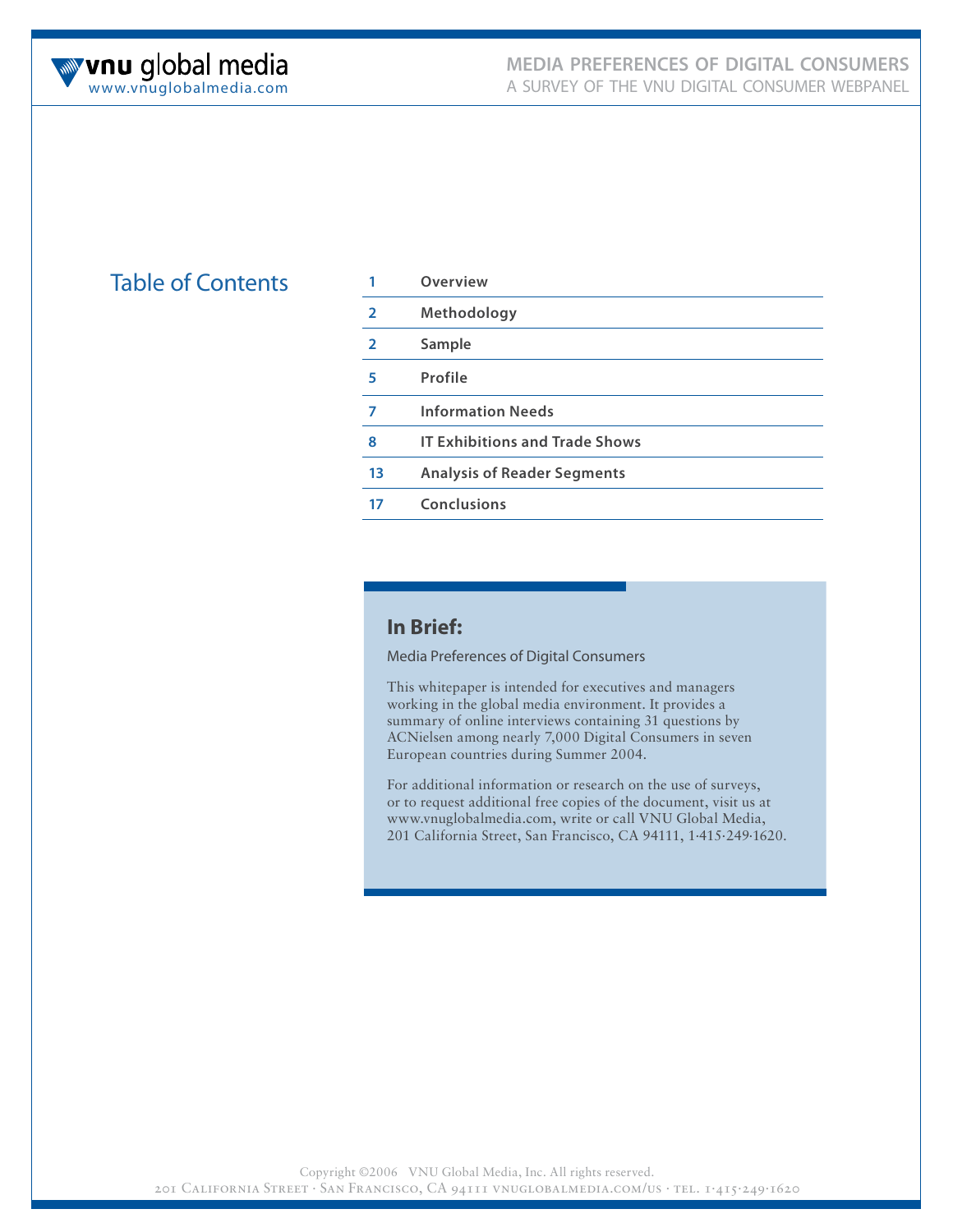

# **Overview**

The Internet is ubiquitous. It's accessible in the office and at home, on your phone and PDA, on trains and on planes, in cafes and restaurants, in hotels and virtually everywhere you go. This Web ubiquity is having repercussions we never imagined.

At VNU Business Media, we wondered how much of an impact the Internet has had across Europe in the overall media usage habits of Digital Consumers —one of our key target audiences—customers we deliver when you advertise in our consumer IT publications.

As publishers in Europe, we know that each country has its preferences and its particular cultural quirks that mean a one-size-fits-all approach could be doomed to fail.

#### **The questions we asked ourselves included:**

- **Does the overriding presence of the Web as an** information source mean that digital consumers are no longer interested in getting their product information from the print media?
- **Example 1** Have their information sources and media preferences changed?

Has the web radically changed how IT people in companies obtain their information about products ?

Have they dropped the print medium ?

Do they rely more on the web than any other source ?

Do they have the same information needs as before ?

In sum, how have their information sources and media preferences changed with the advent of the web ?

Copyright ©2006 VNU Global Media, Inc. All rights reserved.

201 California Street . San Francisco, CA 94111 vnuglobalmedia.com/us . tel. 1.415.249.1620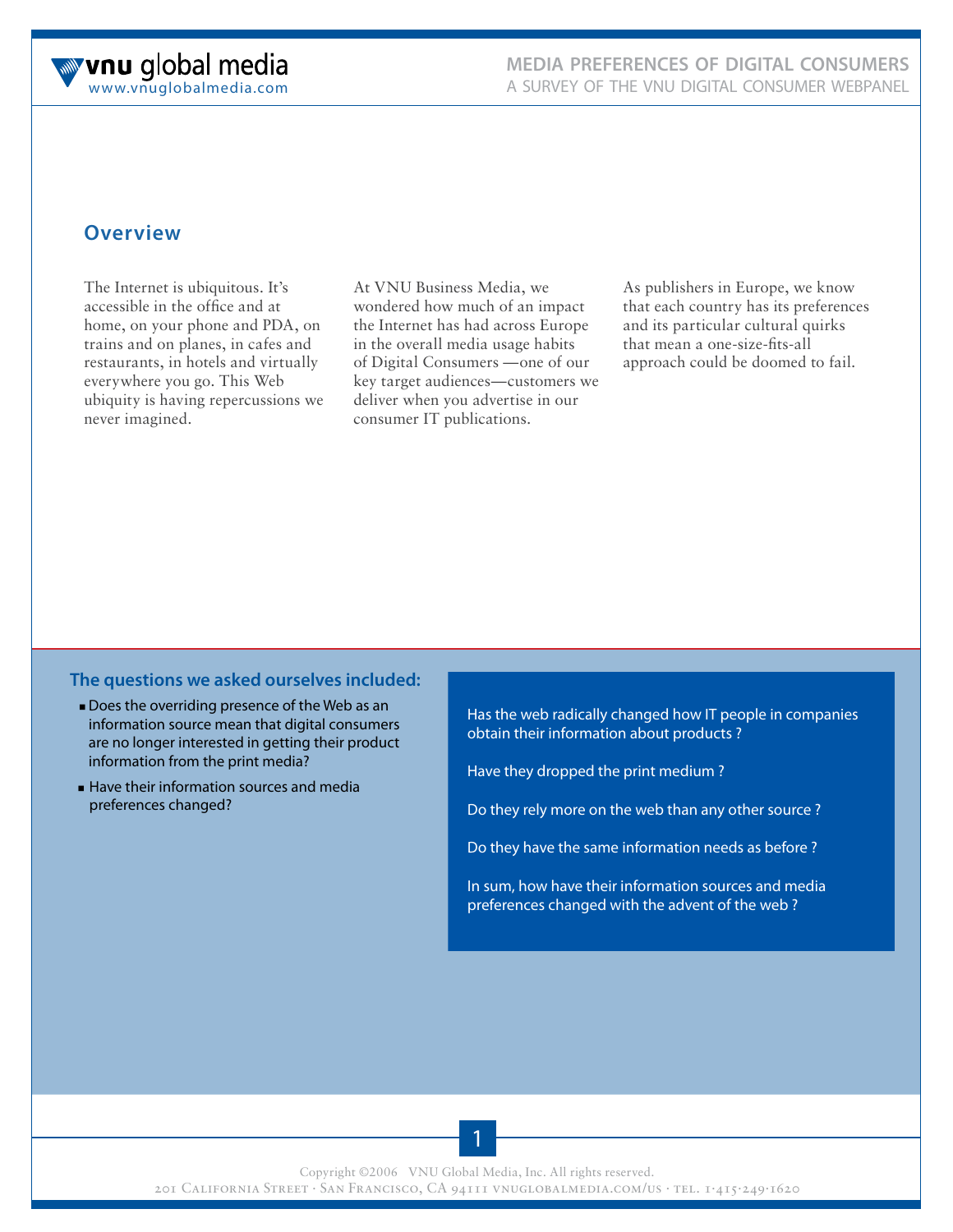

# **Methodology: Online Interviews:**

#### **Who Were They? Where Did They Live?**

How did the consumers in different countries actually differ? Online interviews among IT & digital product consumers of the **VNU Global Media Digital Consumer Webpanel** included:

- 6,971 members in seven countries
- All participated (first survey of this panel)
- Fieldwork was done in June + July 2004 by ACNielsen
- Samples were chosen among VNU "Digital Consumer" publications and websites.

#### **Sampling: Who was surveyed and what were the sources?**

In each of the seven territories, the aim was to recruit:

- 500 panelists per country from among the *PC monthly* reader
- 500 panelists per country from among the vnunet visitors and newsletter recipient
- A few non-readers and non-web visitors for comparison purposes.

In countries where we had a *Computer@ct!ve* title:

- We aimed for 500 interviews per publication
- The countries included Holland, UK, Spain, and Italy.

#### **1-PC Monthlies :**

UK: PCW, PC Magazine **France:** SVM, PCDirect, SVM Mac Italy: PC Magazine, CRN (to fill in the gaps since PCM was insufficient) **Holland:** PC Magazine **Spain:** PC Actual **Belgium:** Computer Magazine newsletter subscribers **Germany:** Newsletter subscribers (all 3 mags)

**What were the sources for the emails used?**

#### **2-CActive or C. Idee titles:**

All 4 countries provided lists of magazine subscribers

#### **3-Web Visitors:**

All 7 countries provided lists of newsletter subscribers or vnunet visitors

#### **4-Others (non-readers):**

The UK provided a list of Easy PC subscribers, in all countries some web visitors turned out to be both non-readers and non-web visitors (too low web use)

#### **What were the sources for the emails used?**

Our objective was to obtain minimal sub-samples of the various categories of Digital Consumers in which we were interested. While this overall sample was not representative in the pure statistical sense, it did, however, take into account the diversity of today's Digital Consumers across the major European countries.

2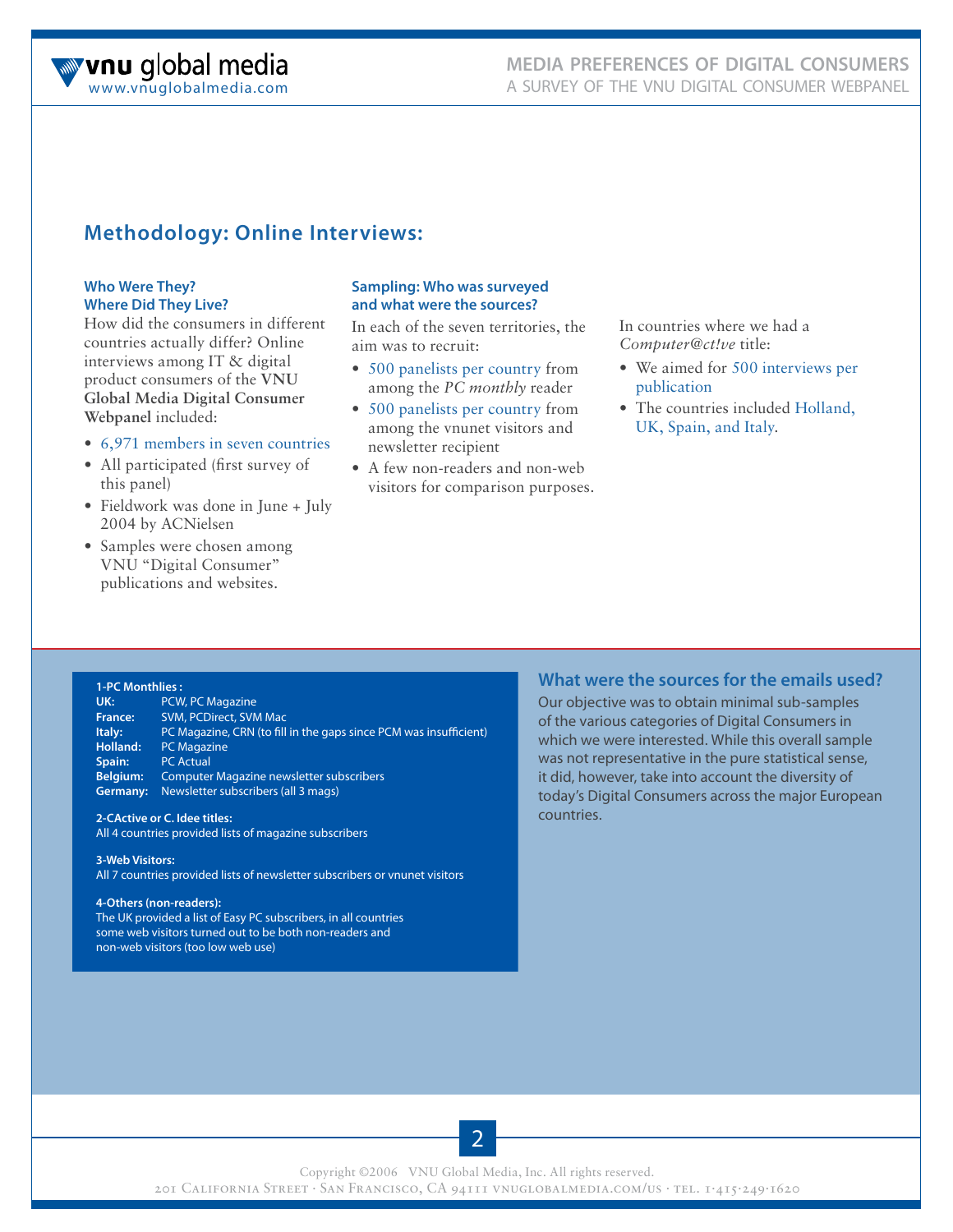# **Sample: Structured for Reader Type**

Surprisingly, despite obtaining large lists of Web site visitors, the biggest sub-sample we utilized was PC monthlies readers. In fact, almost all of these were also PC website visitors. There were relatively few (only 22% of the entire sample) non-PC monthlies readers among the PC website visitors.

# **Sample: Country and Age Groups**

When reviewing the samples per country, no sub-sample was smaller than 700, which was an adequate sub-sample for looking at specific questions per territory.

With this sub-sample of 700, the reliability of any result was +/-3% (with a probability factor of 90%).

In terms of age, the overall sample was well-balanced in the main age categories of the working population.

| Netherlands 1049 |  |
|------------------|--|
|                  |  |
|                  |  |
|                  |  |
|                  |  |





Copyright ©2006 VNU Global Media, Inc. All rights reserved.

201 California Street . San Francisco, CA 94111 vnuglobalmedia.com/us . tel. 1.415.249.1620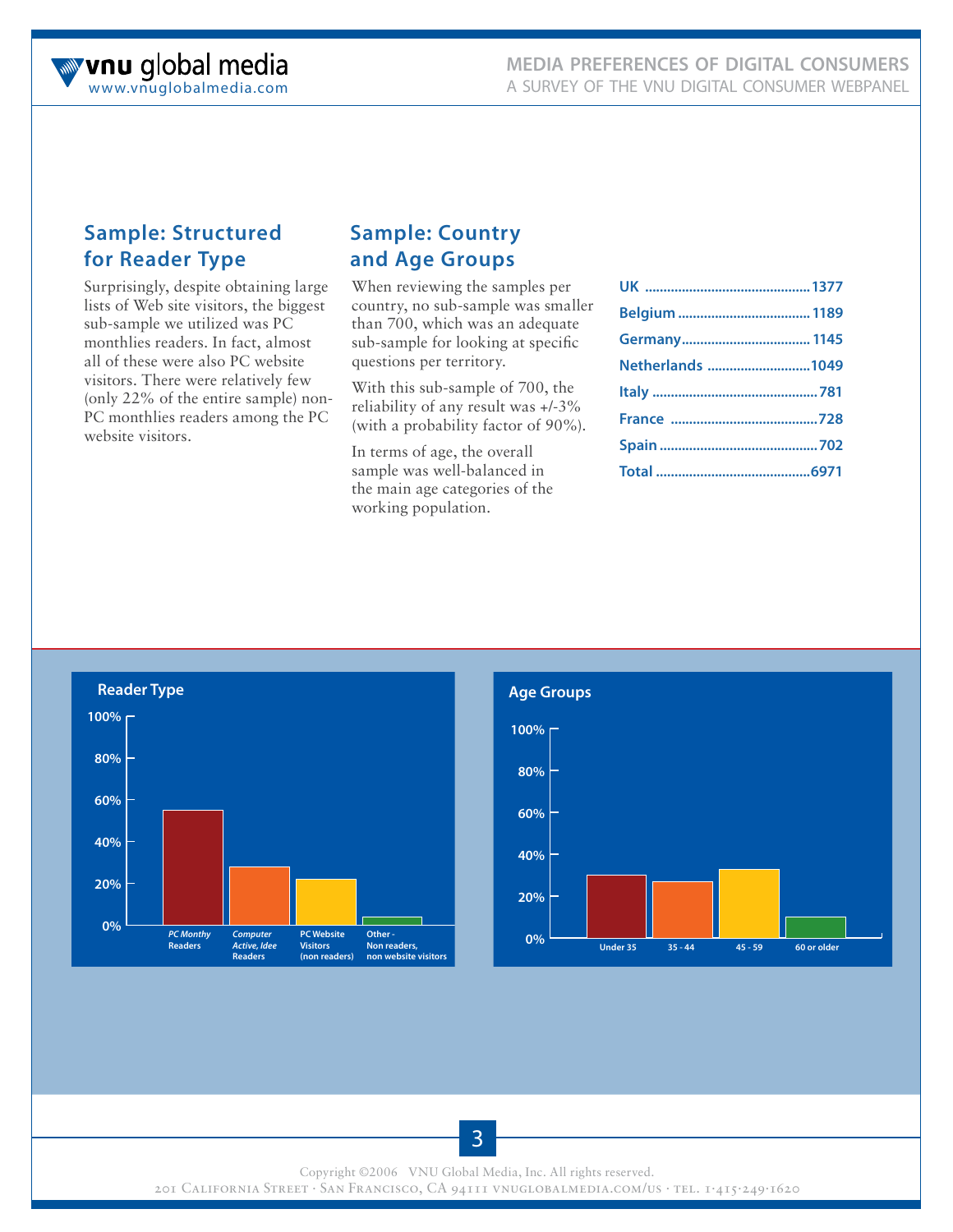

# **Profile: European Digital Consumers**

The majority of the Digital Consumers were heavy PC users. Most of them considered using a PC an important part of their job and half say that the PC was very important for leisure activities as well.

The work focus of the PC use was more important than its leisure focus. This will undoubtedly change as more of these consumers leave the work-force and concentrate on leisure activities.

A significant proportion rated themselves as experts in using the PC, with a third having an ITrelated profession. Almost none considered themselves novices. The vast majority were male.

# **Digital Consumer Profile**

- **90% use a PC every single day**
- **57% spend at least 5 hrs per day on a PC**
- **97% personally buy PC products for leisure**
- **88% are male**
- **70% are employed full-time, 11% are retired**
- **71% say that PC is very important in their job**
- **48% say that PC is very important for leisure activities**
- **34% work in IT**
- **39% rate themselves PC "experts", 55% "enthusiasts" and only 5% "novices"**

4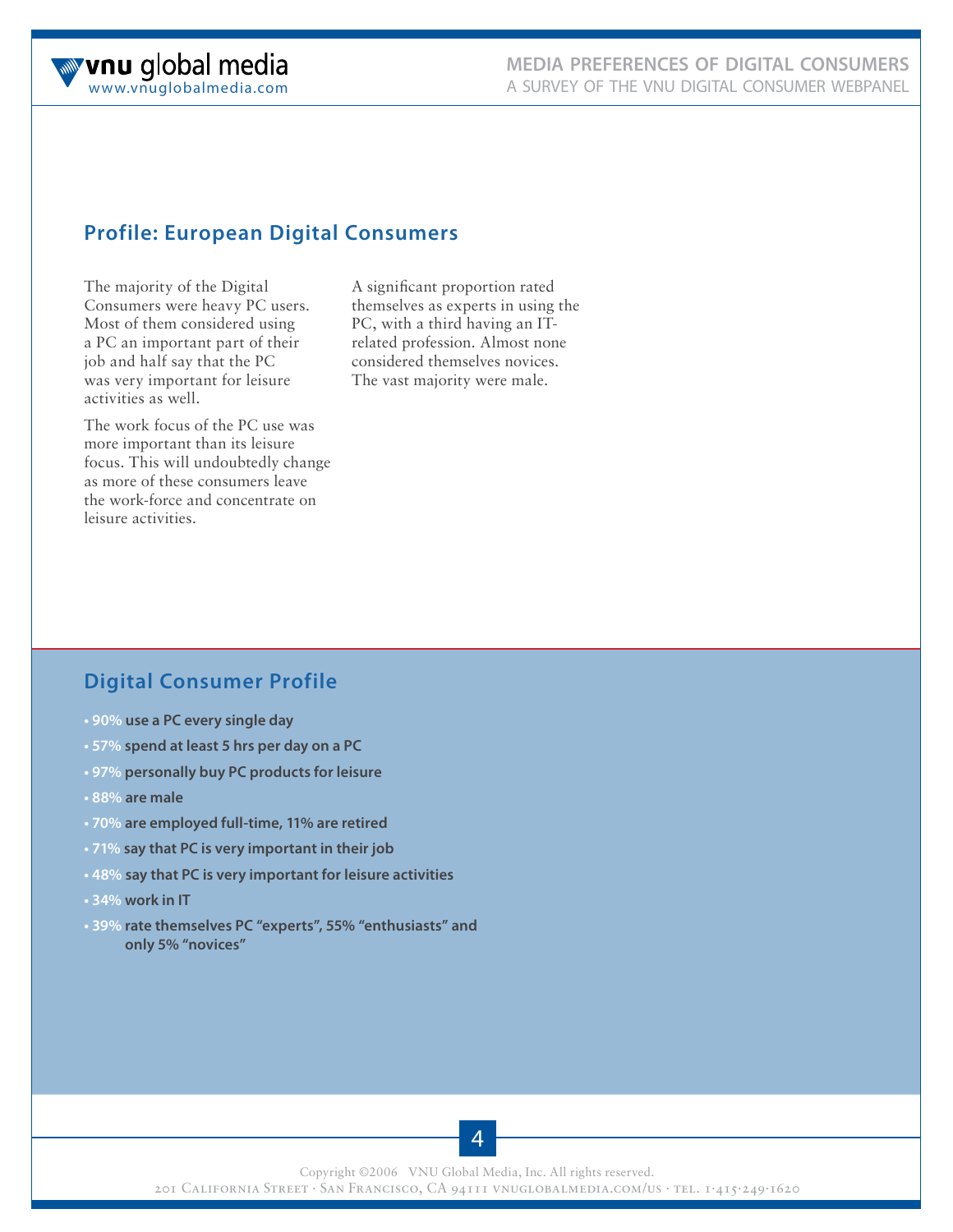

## **Panel's Profile: Recent Technology Products and Services Purchased**

Within the past two years, almost all of these Digital Consumers bought at least one type of product. Software was the most popular, followed by peripherals, digital cameras and PCs. Mobile phones and broadband access were also high on their lists.

#### **Technology Purchased in the Last Year**



5

Copyright ©2006 VNU Global Media, Inc. All rights reserved.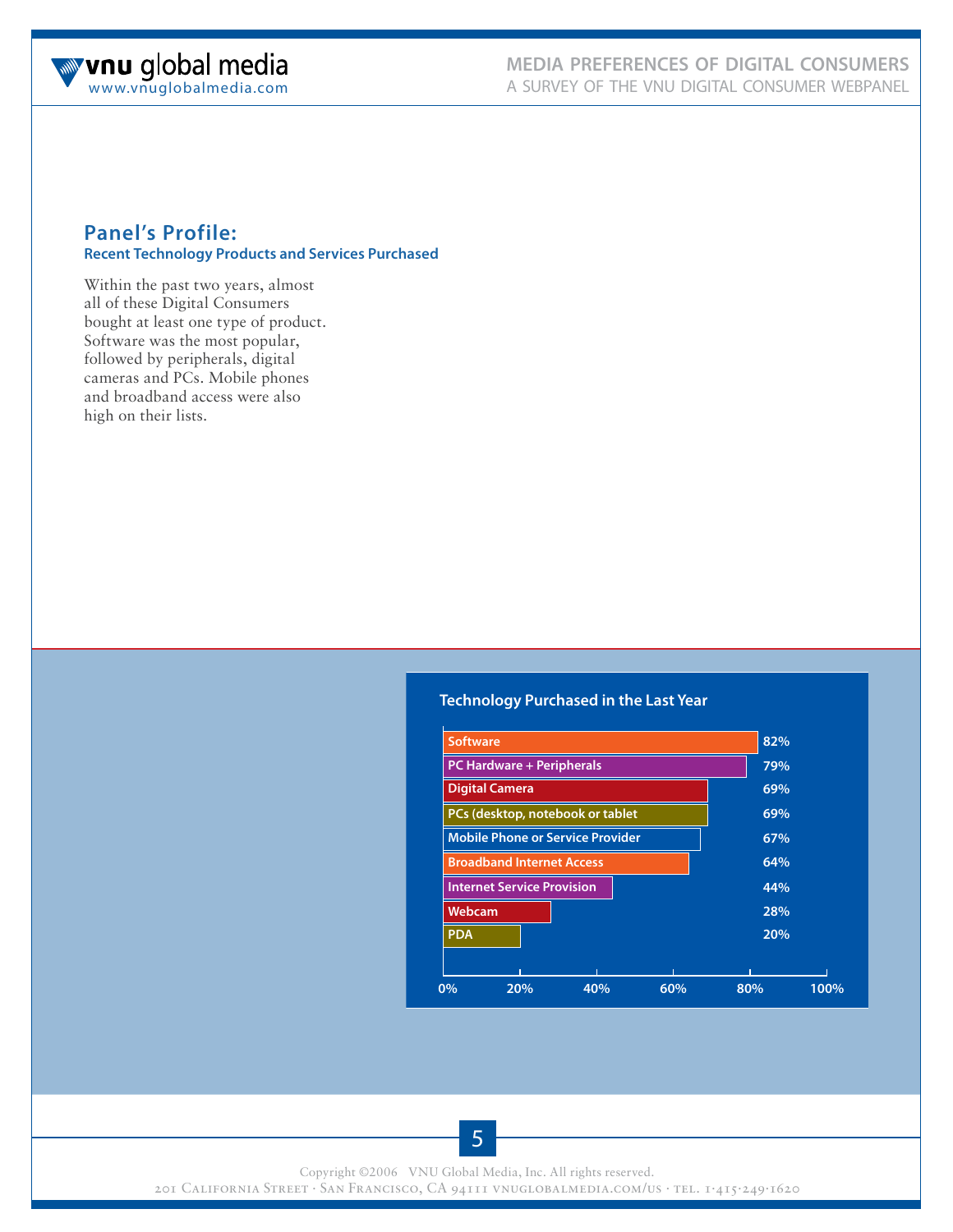# **Information Needs:**

## **IT Information Consumers Seek**

We provided a list of types of information ranging from the macro—general trends about technology and companies—down to the micro, including very personal questions about how to use their hardware, recruitment information, and more. We are very familiar the types of information Digital Consumers seek, because we are information providers.

We included IT solutions and case studies which are approximately halfway between company trend information and product information concerned with applying the technology.

# **Findings**

There was a huge disparity between the first item and the last: almost ¾ of all Digital Consumers stated they were looking for information about the latest digital technology products, while only 11% cared for information about recruitment.

Regarding the general type of information they needed: Product information was high on their lists, since at least half mention all of the different product information proposed, including comparative product reviews (½) and separate product reviews. Information about the very newest IT products was the highest rated item—they didn't

want to miss any new product development.

More surprisingly, "how to" product information was low on their lists, with the exception of "learning new tips and tricks."

In addition, the two main technologies they wanted information about were broadband (85%) and wireless connectivity (75%), while online gaming (21%) and tablet PCs (41%) were low.



Copyright ©2006 VNU Global Media, Inc. All rights reserved.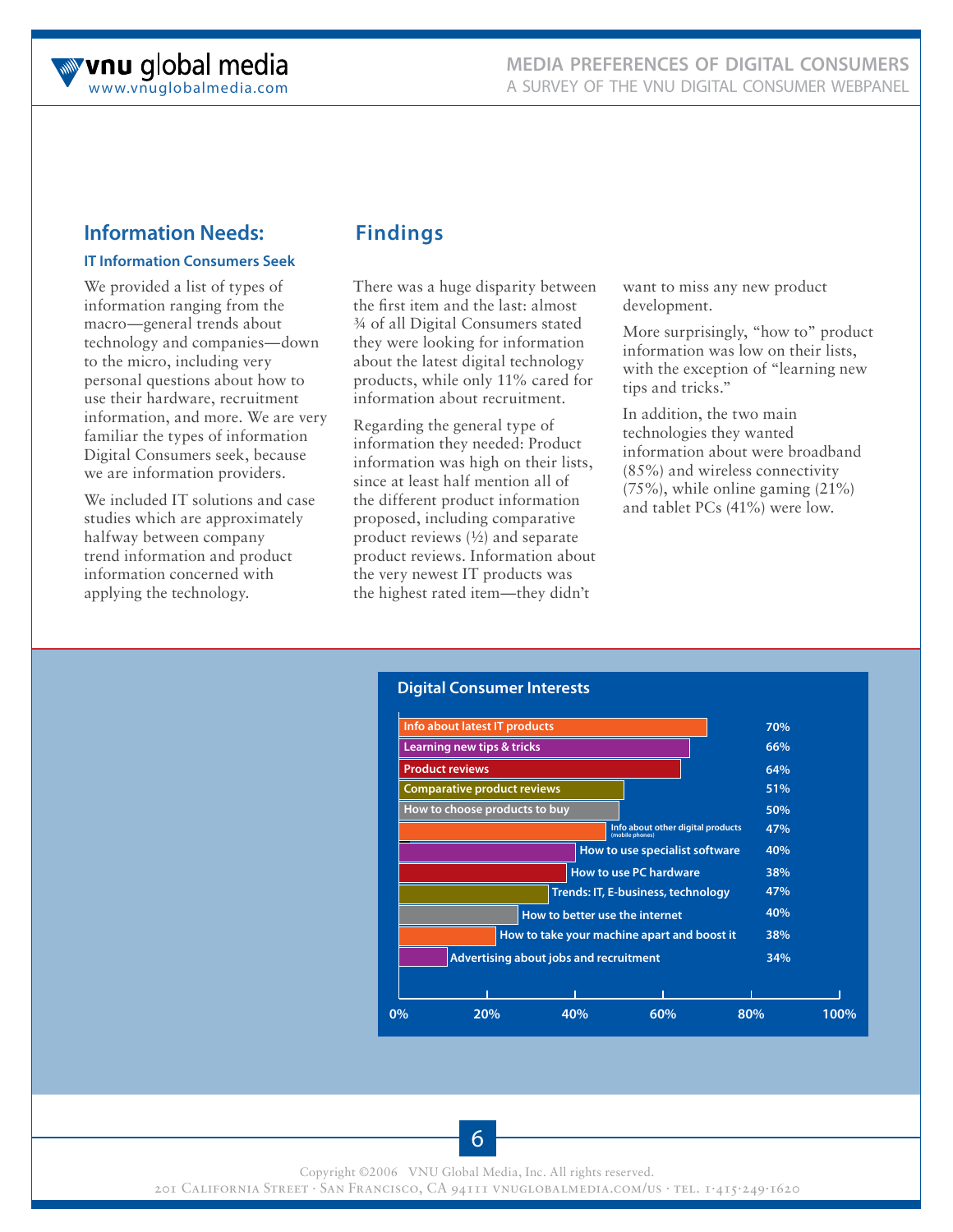## **Information Sources: What's most important? What's changed most lately? What will change in the future?**

#### **The key questions here were:**

- What sources are the most important for them?
- What has changed in the past five years (which sources were more/ less important)?
- What will change in the next 3 years… and will they drop certain sources?

We provided them with a list of types of information sources in four areas. These ranged from the very specific in digital technology: computer magazines, email newsletters about digital technology, IT trade shows, to the most general sources: daily newspapers, general economic magazines, radio and TV.

We also included human expertise: friends and colleagues, consultants and vendors, as well as other media that can focus on particular subjects: Internet training sessions, seminars, conferences, guides and books.

Without a doubt, the respondents had two main information sources regarding IT: the Internet and computer magazines, which are both mentioned as important or very important by over 9 out of 10 Digital Consumers.

The least important sources were: radio & TV, which are considered more for leisure and entertainment, while daily newspapers and general business publications were used more for keeping up-to-date with economic, social and political developments, than for information about IT.

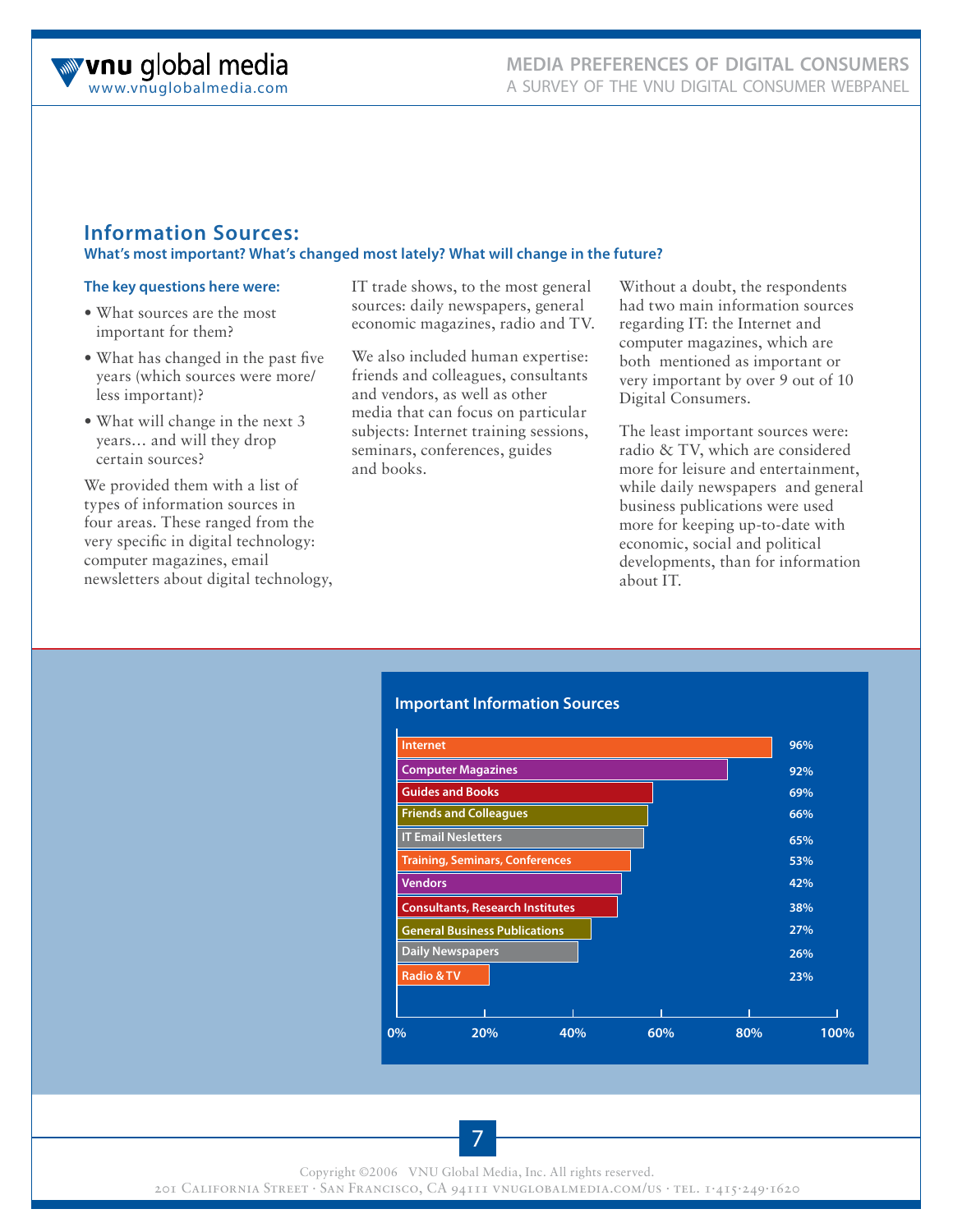

# **Online Information Sources**

#### **Regarding sources on the Internet, what are your most important online sources for the information you need regarding IT?**

The Internet was noted as a very important information source for a majority of Digital Consumers. However, the Internet is one massive domain.

#### **What were they looking at on the Internet?**

What were their most important online sources? What were they using on the Internet? Which websites were most useful? We had them rate the importance of computer websites, suppliers' websites, webcasts, weblogs and other websites.

Not surprisingly, the major source was computer websites, which generally link to the computer magazines… roughly the equivalent of print magazines about computers, but online.

Almost all mentioned computer websites as an importance source, followed by vendors ' websites… such as HP for example.

For over ¼ of the respondents, webcasts and weblogs were starting to become important information sources.

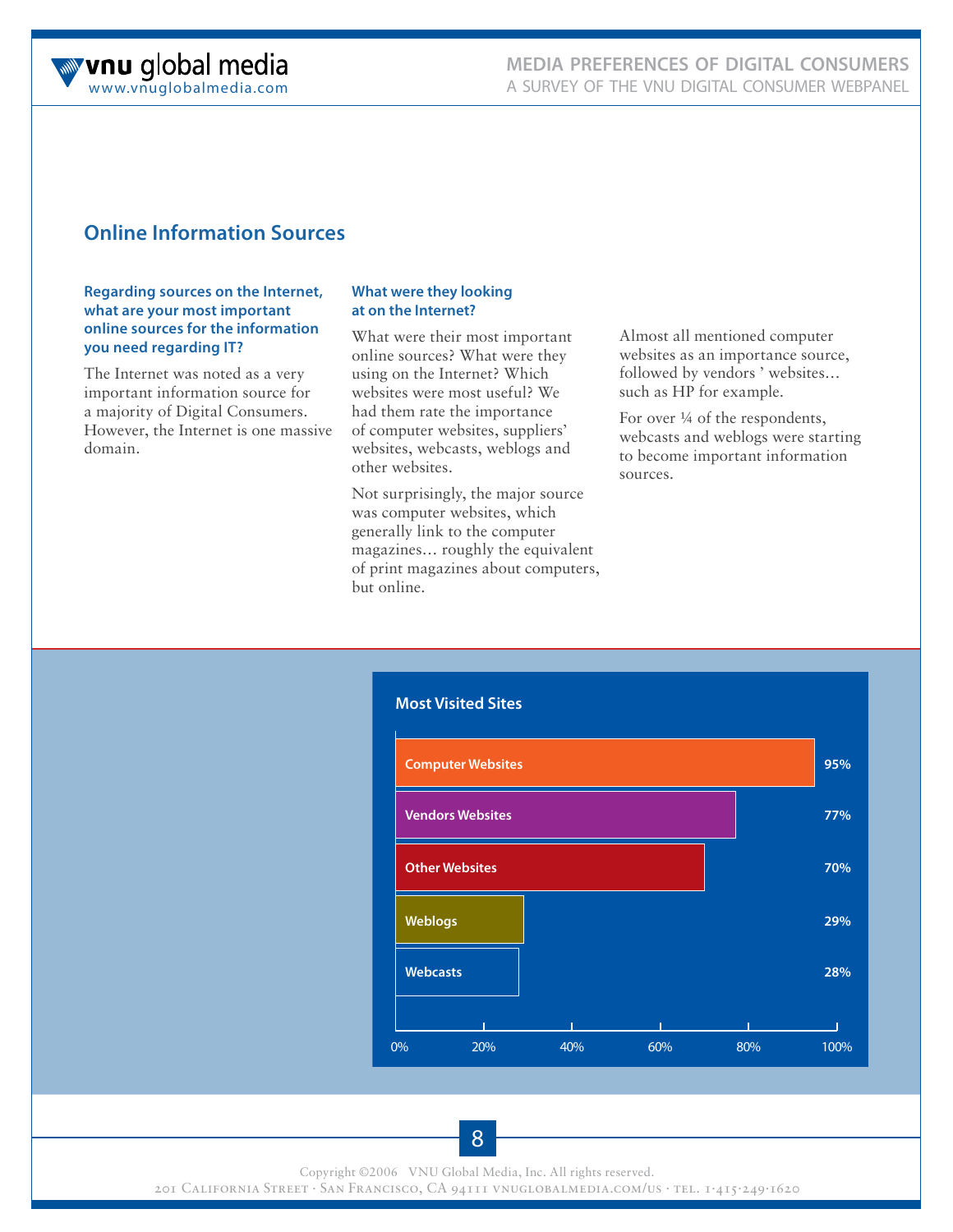

#### **Online Information Sources: Which information resources have changed recently in importance?**

This chart shows the percentage of Digital Consumers who stated which source had become *more* important, which has become *less* important and which have not changed.

Not surprisingly, the Internet and email newsletters have *gained* in importance for over half of the Digital Consumers

But more surprisingly, computer magazines have also gained in importance for almost *half* of them, although they're not a new phenomenon. Why? It appears as though the increased importance of the Internet had pushed the importance of PC magazines to balance and objectivise the information obtained on the Internet, which—as everyone knows—is not always very reliable. This implies that computer magazines are being used more as a control of the objectivity of the other information sources. Concurrently, some sources have *lost* importance.

| <b>Internet</b>                         | 89% |     |     |     | 9%  | $ 2\%$ |
|-----------------------------------------|-----|-----|-----|-----|-----|--------|
| <b>Computer magazines</b>               | 55% |     |     | 32% | 13% | Gained |
| <b>Guides and books</b>                 | 51% |     |     | 33% | 16% |        |
| <b>F-mail newsletters about IT</b>      | 28% |     | 48% |     | 24% |        |
| <b>Friends and colleagues</b>           | 27% |     | 54% |     | 19% | Same   |
| IT shows & exhibitions                  | 25% |     | 47% |     | 28% |        |
| Training courses, seminars, conferences | 20% |     | 51% |     | 29% |        |
| <b>Vendors</b>                          | 13% |     | 46% |     | 41% | Lost   |
| <b>Consultants, research institutes</b> | 11% |     | 56% |     | 33% |        |
| <b>Radio &amp; TV</b>                   | 11% |     | 49% |     | 40% |        |
| <b>Daily newspapers</b>                 | 10% |     | 50% |     | 40% |        |
| <b>General business publications</b>    | 9%  |     | 54% |     | 37% |        |
|                                         | 0%  | 20% | 40% | 60% | 80% | 100%   |

**Last Five Years**

Copyright ©2006 VNU Global Media, Inc. All rights reserved.

201 California Street . San Francisco, CA 94111 vnuglobalmedia.com/us . tel. 1.415.249.1620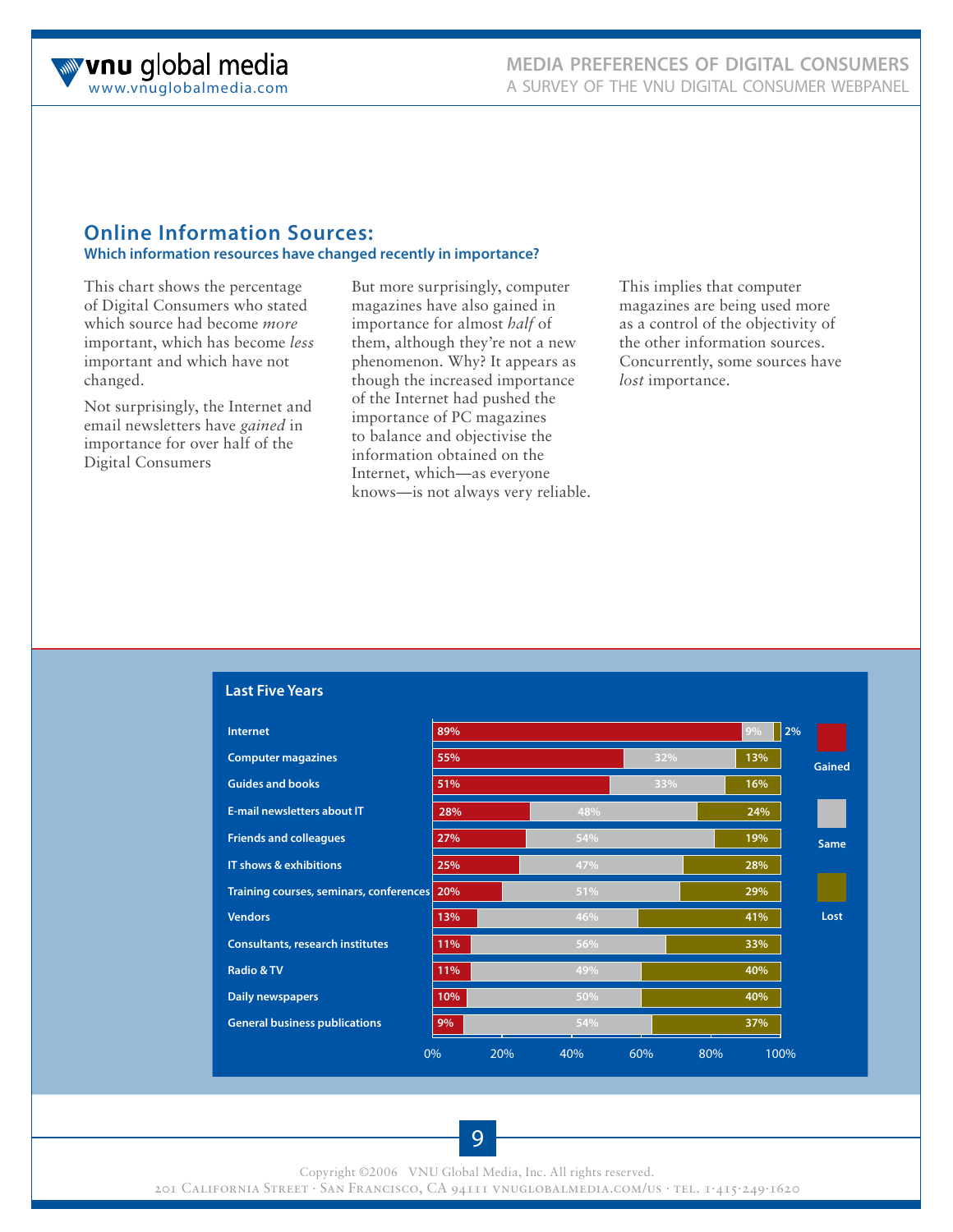

#### **Online Information Sources What will probably change over the next three years?**

We were rather shocked at the results for this question: *Three years from now, do you think that each of these will have changed in importance for you? For each, indicate whether you think it will become more important, less, or not change in importance.*

Conversely, they also believe that the *generalist* media—radio, TV, dailies and business publications will become even less important for them as information sources.

The results are similar to the ones regarding recent changes. These digital consumers predict that the Internet will become *even more* important, along with *email newsletters* and *computer magazines*.

| <b>Internet</b>                             | 80% |     |     |     |     | 19% | 1%            |
|---------------------------------------------|-----|-----|-----|-----|-----|-----|---------------|
| <b>Computer magazines</b>                   | 46% |     |     | 41% |     | 13% | <b>Gained</b> |
| <b>Guides and books</b>                     | 43% |     |     | 45% |     | 12% |               |
| <b>E-mail newsletters about</b>             | 24% |     | 54% |     |     | 22% |               |
| <b>Friends and colleagues</b>               | 24% |     | 52% |     |     | 24% | Same          |
| IT shows & exhibitions                      | 22% |     | 53% |     |     | 25% |               |
| Training courses, seminars, conferences 19% |     |     | 64% |     |     | 17% |               |
| <b>Vendors</b>                              | 14% |     | 56% |     |     | 30% | Lost          |
| <b>Consultants, research institutes</b>     | 13% |     | 51% |     |     | 36% |               |
| <b>Radio &amp; TV</b>                       | 12% |     | 50% |     |     | 38% |               |
| Daily newspapers                            | 9%  |     | 53% |     |     | 38% |               |
| <b>General business publications</b>        | 8%  |     | 51% |     |     | 41% |               |
|                                             | 0%  | 20% | 40% | 60% | 80% |     | 100%          |

#### **Next Three Years**

Copyright ©2006 VNU Global Media, Inc. All rights reserved.

201 California Street . San Francisco, CA 94111 vnuglobalmedia.com/us . tel. 1.415.249.1620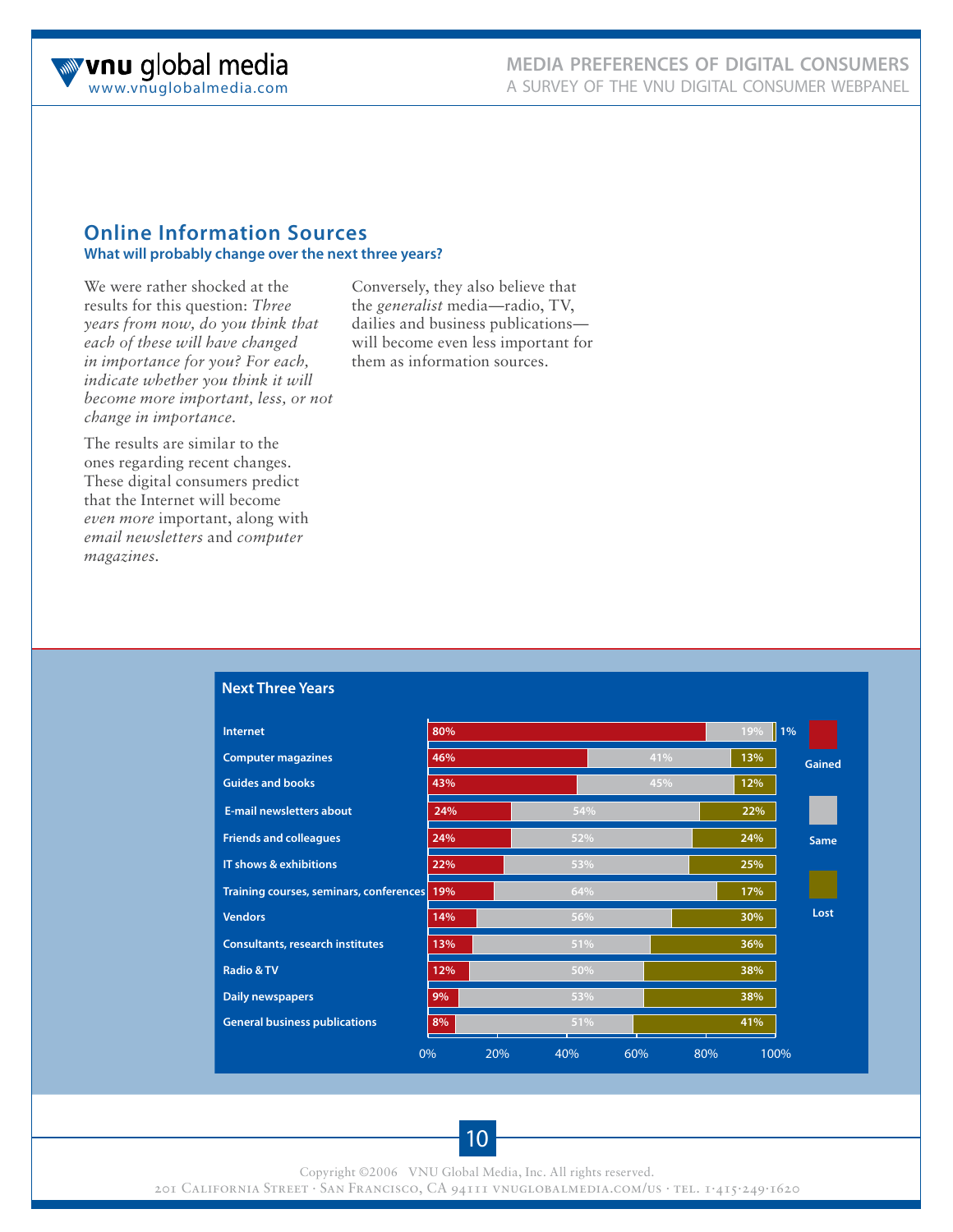

# **Online Information Sources:**

#### **How is PC Magazine readership evolving?**

#### **How is their time spent reading vs. online?**

Respondents were asked: *Would you say that on average, per month: you read less, more or exactly the same number of computer magazines as in the past?*

We then asked them to compare the time they spent reading PC magazines vs visiting tech websites.



**Time Spent Reading Magazines vs Viewing Websites**



Copyright ©2006 VNU Global Media, Inc. All rights reserved.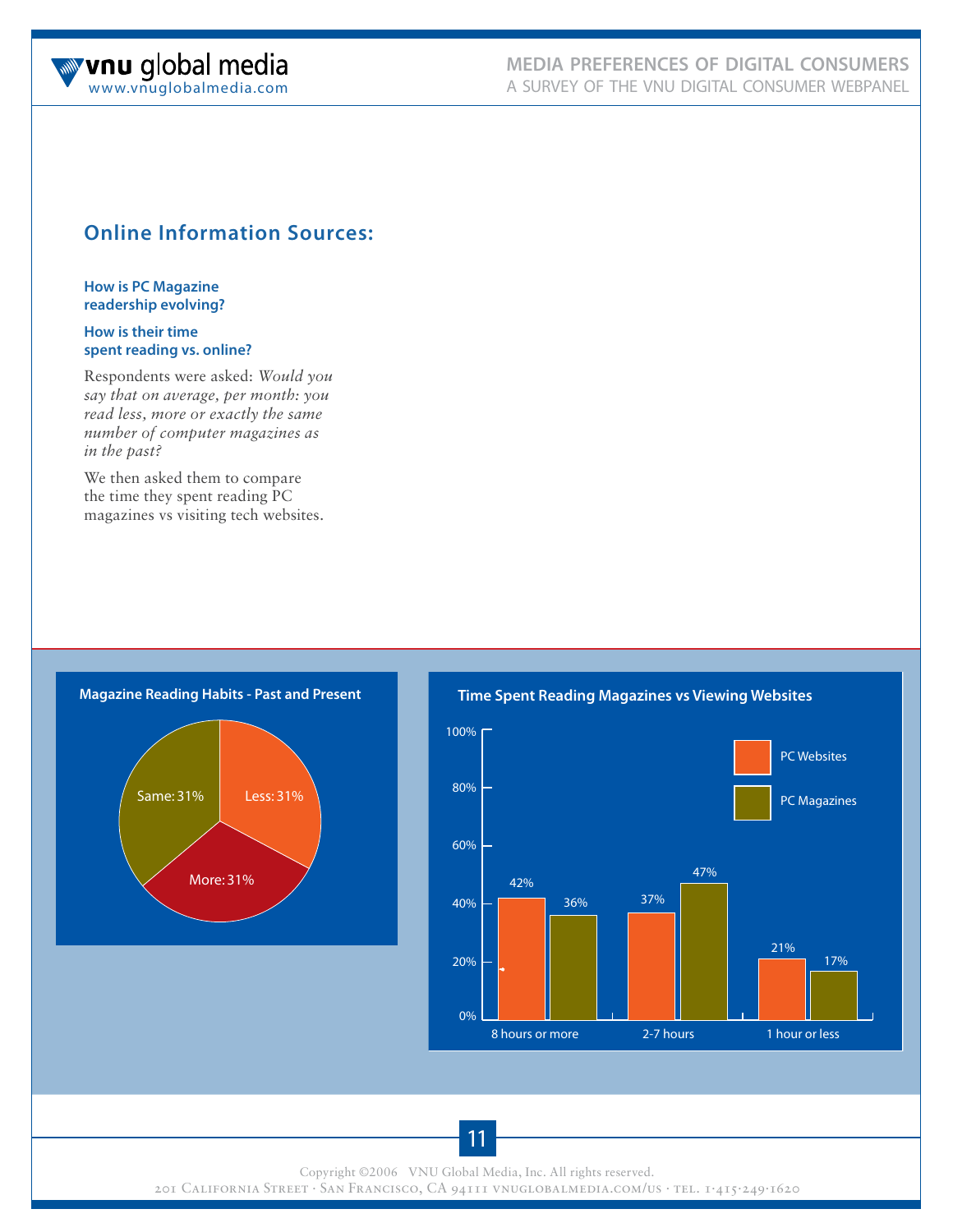

# **IT Exhibitions & Trade Shows**

#### **How many PC or digital product shows do they attend per year? What do they like to see?**

We discovered that there was no substitute for human interaction at IT exhibitions and trade shows, as these were important events for consumers of digital products to attend. Also, half the respondents said they stayed for one day (50%), while many devoted just a few hours (41%). Only a handful (7%) spent two days or more (2%).

We next asked them to indicate the importance different components in PC/digital products exhibitions and shows.

## **Importance of Tradeshow Components**

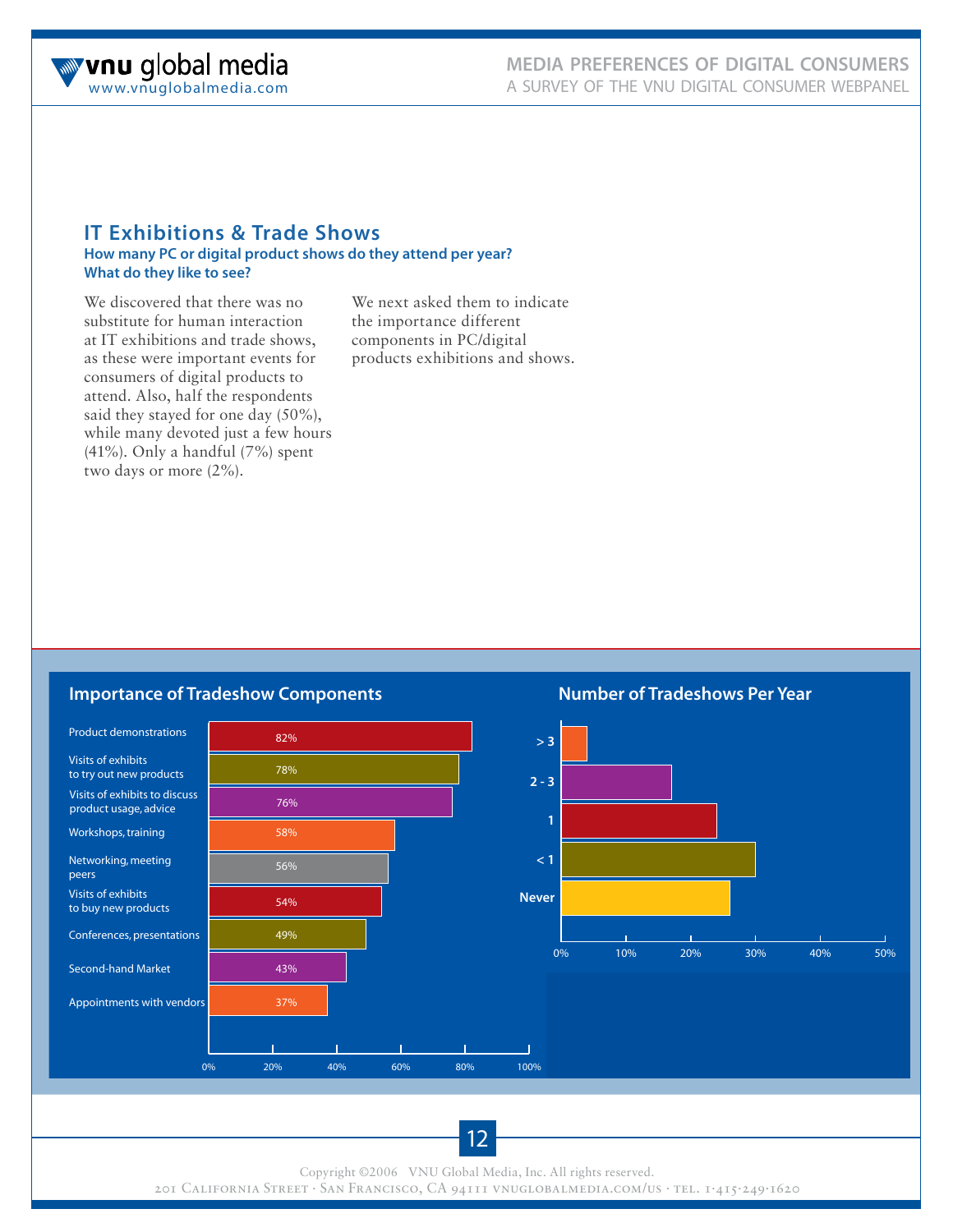

# **Analysis of Reader Segments:**

#### **The Digital Consumers recruiting process**

The key aim of the sample was to obtain independent samples of the *PC monthlies* and *Computer@ t!ve* readers as well as web visitors. Roughly half were readers of the *PC monthlies* and *Computer@t!ve* readers, while half were web visitors to vnunet and subscribers to our newsletters.

Excluding the non-readers and nonvisitors, the final European sample was comprised of:

- 70% who were *both* website visitors and *PC monthlies/ Computer@t!ve* readers
- 23% were *only* computer website visitors
- 7% were *only PC magazine/ Computer@t!ve* readers

#### **Difficult to obtain independent samples**

- PC website users and *PC monthlies'* readers are for the most part the same people!
- They need information about computers and tend to get it from *both* sources, not just one or the other.
- During the analysis phase, we strived to obtain a better understanding of thee three groups, despite the "double" group being by far the biggest in size.

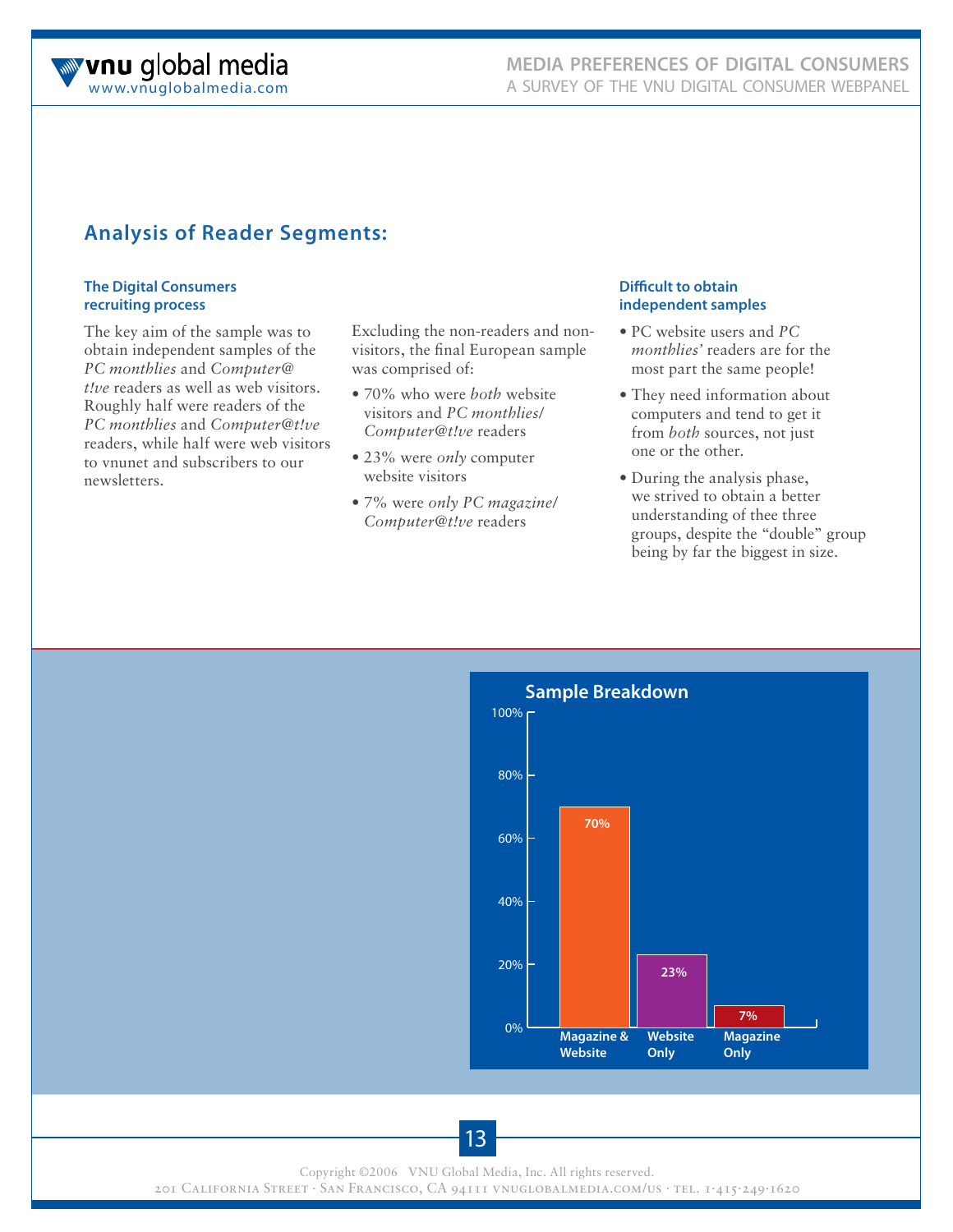# **Analysis of Reader Segments:**

#### **How are these readers/PC Website visitors different?**

A key finding was that so-called "pure" PC website visitors (readers of non-*PC monthlies*  and *Computer@t!ve*) have a very similar profile to readers of PC monthlies.

|                            | Under 35 | $35 - 44$ | $45+$ |
|----------------------------|----------|-----------|-------|
| <b>PC Magazine Readers</b> | 33       | 28        | 39    |
| <b>PC Website Visitors</b> | 32       | 30        | 38    |
| Actual/Idee                | 22       | 25        | 54    |
| <b>Others</b>              | 30       | フム        | 46    |

Meanwhile, the "pure" Website visitors realized the importance of computing for work and leisure

|                            | <b>Very Important</b><br>for Job | <b>Very Important</b><br>for Leisure |
|----------------------------|----------------------------------|--------------------------------------|
| <b>PC Magazine Readers</b> | 75                               | 23                                   |
| <b>PC Website Visitors</b> | 75                               | 23                                   |
| Actual/Idee/Others         |                                  | 39                                   |

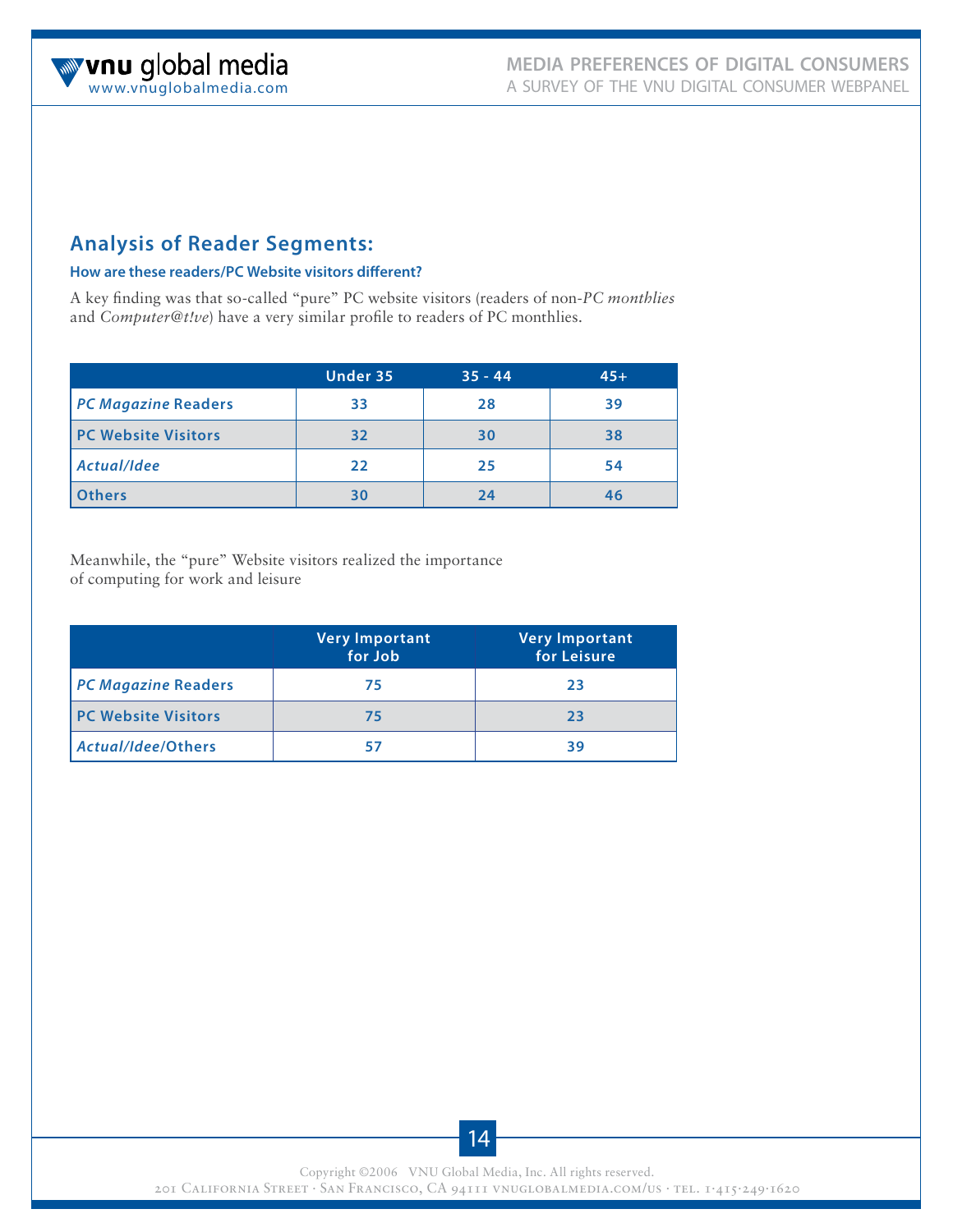# **Conclusions**

As our survey reveals, Digital Consumers have vastly changed how they received their information on a daily basis.

#### **Information Sources**

- For Digital Consumers, **the Internet has become the primary information source.**
	- Computer websites were the sites they visit the most.
	- New Internet offers like weblogs and webcasts/seminars were used by over ¼ of the panel.
- **80% of the panel expected that the Internet will become more important.**
- **Computer magazines were the second most important source on IT,** almost as important as the Internet.
	- 45% thought this will not change.
	- 43% expected they will become more important.

#### **Exhibitions**

- Trade shows were number 6 out of 12 proposed information sources on digital products.
	- 44% visited at least one show a year.
	- 21% visited two shows or more per year.
- **Digital Product Show components were especially motivating.** Product demonstrations as the most important, offering the possibility to try out new products and obtain advice on usage.